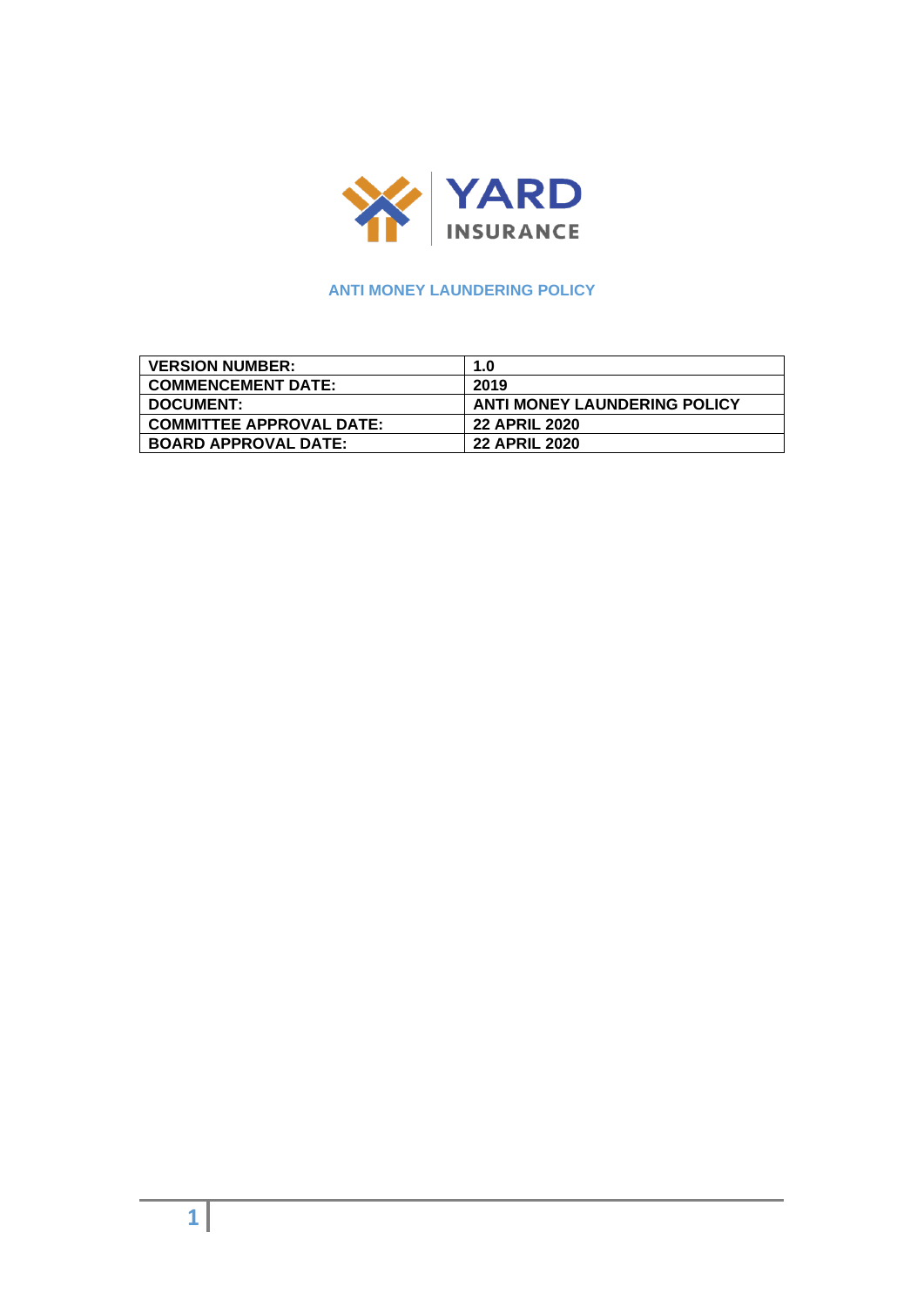## Contents

| 2.  |  |
|-----|--|
| 3.  |  |
| 4.  |  |
| 5.  |  |
| 6.  |  |
| 7.  |  |
| 8.  |  |
| 9.  |  |
| 10. |  |
| 11. |  |
| 12. |  |
| 13. |  |
|     |  |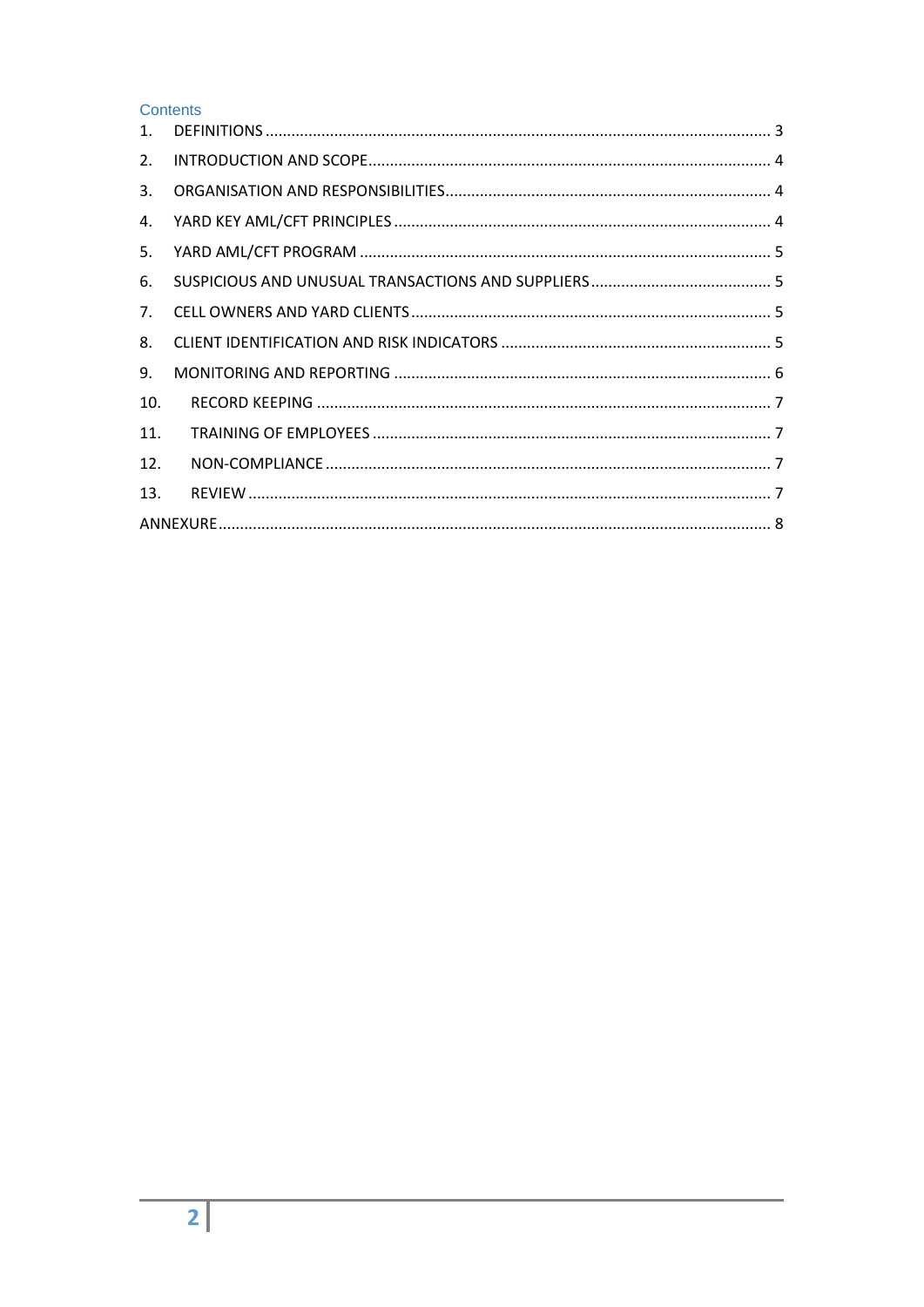## <span id="page-2-0"></span>**1. DEFINITIONS**

### **AML/CFT**

Anti-money laundering – combating the financing of terrorism.

### **Chief Risk Officer**

The person who is employed whose responsibilities include ensuring that the company complies with its outside regulatory requirements and internal policies. The Chief Risk Officer will also review and set standards for outside communications by requiring disclaimers in emails and examine facilities to ensure that they are accessible and safe. The Chief Risk Officer will also design or update internal policies to mitigate the risk of the company breaking laws and regulations.

### **Employees**

All the employees of Yard Insurance Limited (hereinafter referred to as Yard) including temporary employees.

### **Financial Intelligence Centre Act ("FICA")**

It establishes and maintains an effective policy and compliance framework and operational capacity to oversee compliance and to provide high quality, timeous financial intelligence for use in the fight against crime, money laundering and terror financing in order for South Africa to protect the integrity and stability of its financial system, develop economically and be a responsible global citizen.

### **Financial Action Task Force ("FATF")**

The objectives of the FATF are to set standards and promote effective implementation of legal, regulatory, and operational measures for combating money laundering, terrorist financing and other related threats to the integrity of the international financial system.

### **Money Laundering**

The FICA Act defines money laundering as: "An activity which has or is likely to have the effect of concealing or disguising the nature, source, location, disposition or movement of the proceeds of unlawful activities or any interest which anyone has in such proceeds."

It is also the process of hiding or disguising the source of illegally obtained funds, knowing that such property is derived from serious crime, to make them appear legitimate, or of assisting any person who is involved in committing such an offence or offences to evade the legal consequences of his action. Ultimately, it is the process by which the proceeds of crime are made to appear legitimate. Money laundering reduces the risk of detection and confiscation by authorities of the true nature, source, location, disposition, movement, rights with respect to, or ownership of property, knowing that such property is derived from serious crime.

Yard shall comply with all the obligations imposed by FICA, about identifying and verifying the identity of its clients and shall report suspicious or unusual transactions.

### **Terrorism Financing**

A person commits an offence within the meaning of this Convention if that person by any means, directly or indirectly, unlawfully, and wilfully, provides or collects funds with the intention that they should be used or in the knowledge that they are to be used, in full or in part, to carry out"

- An act which constitutes an offence within the scope of and as defined in one of the treaties; or
- Any other act intended to cause death or serious bodily injury to a civilian, or to any other person not taking an active part in the hostilities in a situation of armed conflict, when the purpose of such act, by its nature or context, is to intimidate a population, or to compel a government or an international organization to do or to abstain from doing any act."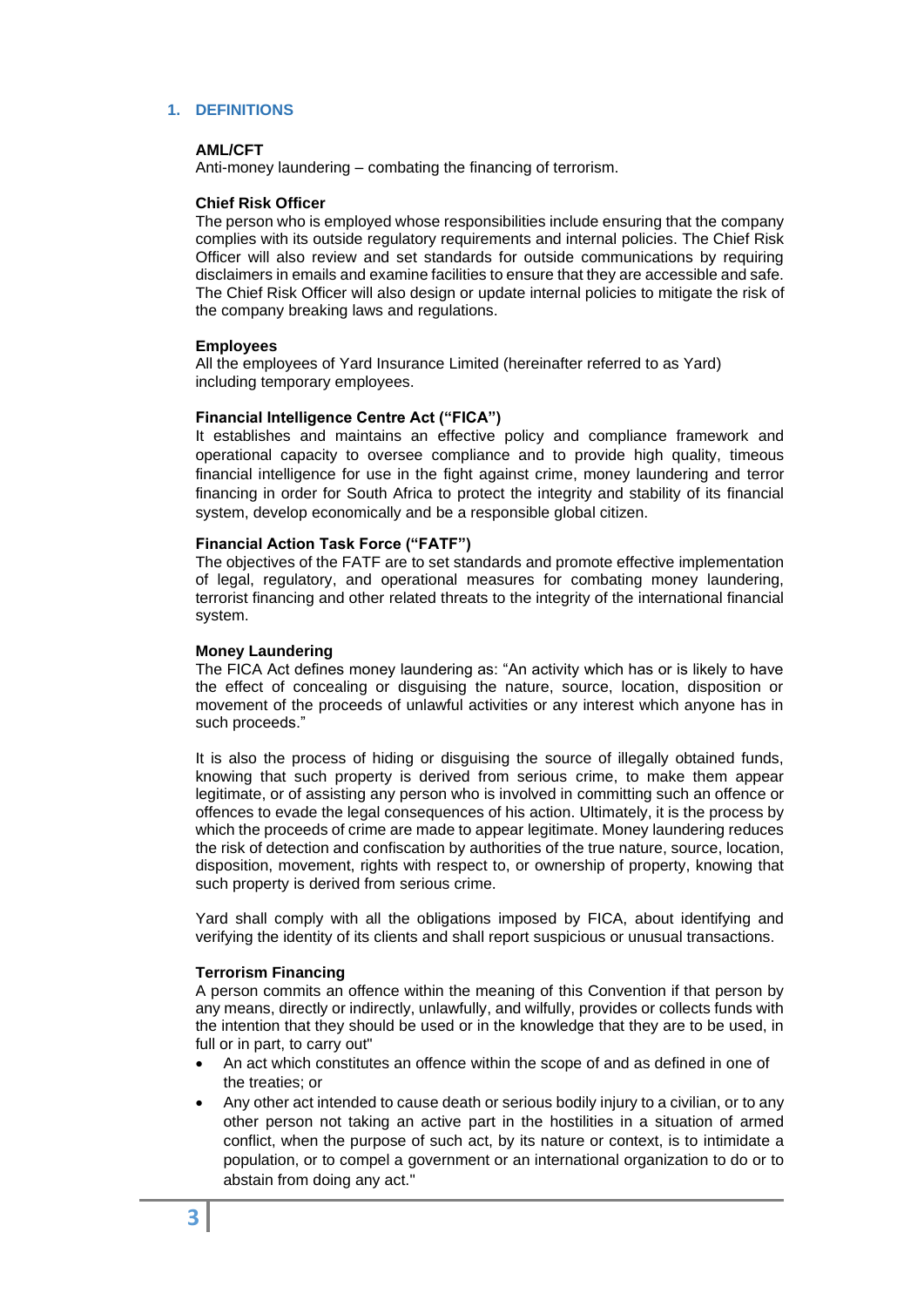## <span id="page-3-0"></span>**2. INTRODUCTION AND SCOPE**

There is relatively high risk that Yard can be used to launder money, finance terrorism and contributing to conflict due to the nature of our business as providers of selfinsurance. In light of this, the South African laws and applicable local laws in the jurisdictions in which Yard operates, requires the Company to put training, processes and systems in place to identify, manage and mitigate this risk.

This is done to protect Yard's reputation, to comply with relevant laws and to be a good corporate citizen. Failure to do so may result in social harm, significant penalties, including legal and regulatory action.

Yard is committed to the AML-CFT (Anti Money Laundering / Combating the Financing of Terrorism) laws and regulations.

#### <span id="page-3-1"></span>**3. ORGANISATION AND RESPONSIBILITIES**

Yard's Board of Directors (the Board) and Management have ongoing oversight of the AML/CFT policy and procedures.

The ultimate responsibility for complying with FICA and regulations issued in terms of FICA is that of the Board.

Senior management are responsible for ensuring that the working methodologies and procedures in the various areas are adequate to ensure compliance with FICA and the guidelines.

All permanent and temporary employees must comply with these regulations, attend training workshops specific to their roles and report suspicious matters or behaviours.

The Chief Risk Officer with the assistance of the Compliance Officer will be responsible for monitoring the status and effectiveness of Yard's AML/CFT Policy, risk management and compliance and reporting it to our Senior Management.

The Chief Risk Officer is assisted by the Compliance Officer, who will assist with the AML/CFT policy framework and provide subject matter expertise and advice to the Company.

Every employee must guard against crime and unlawful practices, and report alleged or attempted unlawful or unethical activities to persons in authority without protecting anyone involved or any criminals including money launderers.

## <span id="page-3-2"></span>**4. YARD KEY AML/CFT PRINCIPLES**

- Comply with recognised AML/CFT legislation and fulfil international standards as detailed in the recommendations of the Financial Action Task Force (FATF).
- Work in conjunction with the South African Government and support their objectives in relation to the prevention, detection and control of AML/CFT.
- Yard may decide not to accept products or services based upon decisions guided by the Risk Assessment Tool's risk appetite.
- Maintain and comply with the reporting of suspicious and unusual transactions (including the financing of terrorism and terrorist activities).
- Identification of the client and the verification thereof.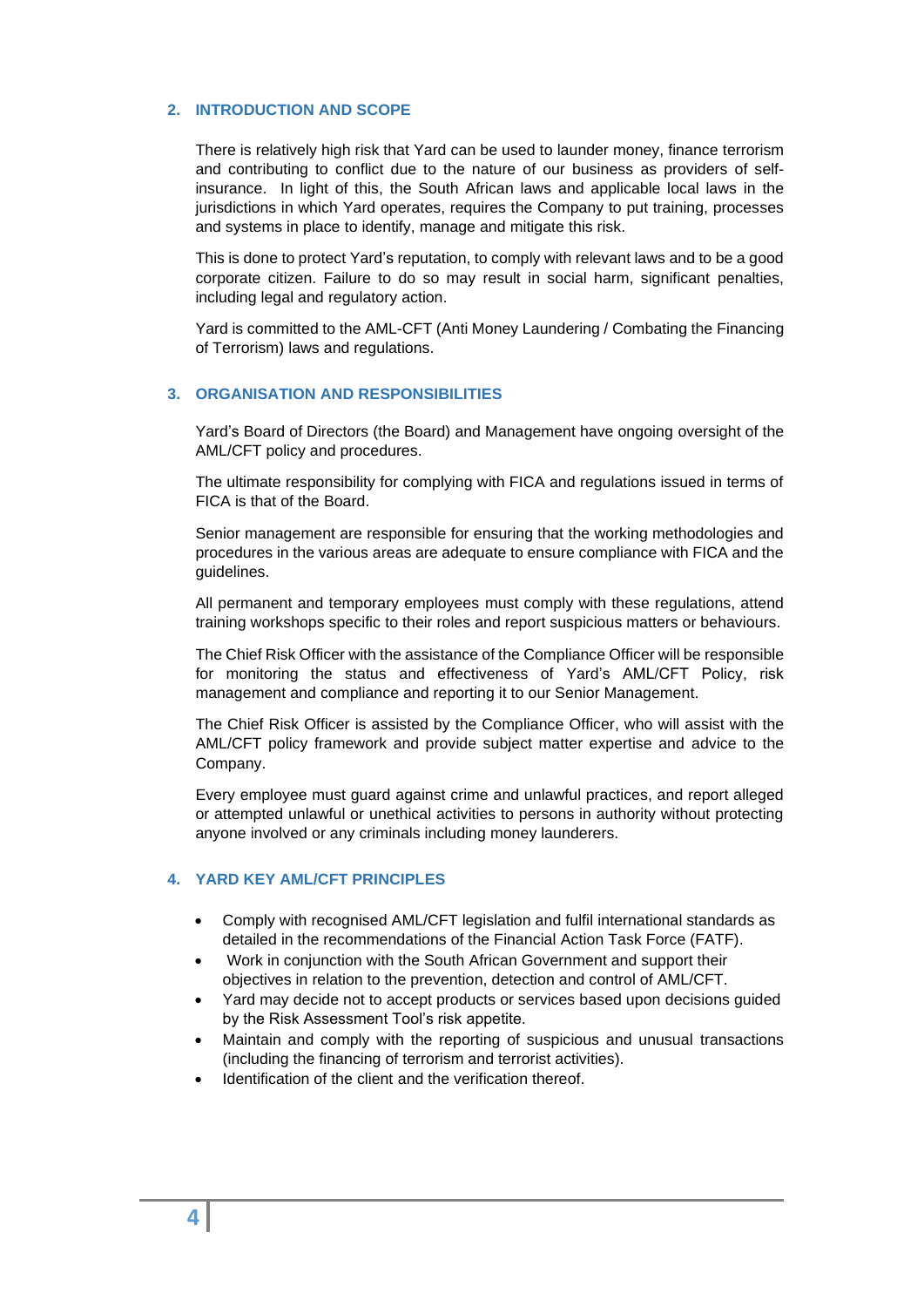## <span id="page-4-0"></span>**5. YARD AML/CFT PROGRAM**

- act in compliance with the applicable laws of the relevant jurisdiction(s):
- take preventative measures on money laundering and financing of terrorism;
- provide for the establishment and verification of identities, the keeping of records;
- reporting of suspicious clients and transactions; and
- confirm that all employees obtain comprehensible training / knowledge in the prevention of money laundering and financing of terrorism.

## <span id="page-4-1"></span>**6. SUSPICIOUS AND UNUSUAL TRANSACTIONS AND SUPPLIERS**

- 6.1 Suspicious transactions refers to:
	- Transactions involving large cash amounts.
	- Funds being "accidentally" paid into the wrong bank account.
	- Constant movement of money amongst different business units without any apparent purpose.
	- Requests for payments to be made to 3rd parties.
	- Transfer of funds to other product providers.
	- A transaction which is conducted for the purpose of avoiding giving rise to a reporting duty under FICA.
	- Transactions that may be relevant to the investigation of tax, duty or levies evasion.

6.2 Suspicious clients refers to:

- A client who provides vague or contradictory information or references.
- A client who has no record of past or present employment or involvement in a business but who engages frequently transactions involving large sums of money.
- A client whose business or sources of funds are ill defined, or who is reluctant to provide details about his/her business or source of funds.
- A client who operates different accounts at different branches of the same financial institution.
- A client who enters transactions that do not appear to have a legitimate business purpose or that are out of the ordinary given the client's profile.
- A client who is reluctant to reveal information concerning the nature of his/her specific business or does not seem to be fully aware of the nature of the business.
- A client who acts for an undisclosed principal.

## <span id="page-4-2"></span>**7. CELL OWNERS AND YARD CLIENTS**

Yard will ensure that all its clients and cell owners will adhere to and are compliant with the FICA Act and Regulations on anti-money laundering and terrorism.

### <span id="page-4-3"></span>**8. CLIENT IDENTIFICATION AND RISK INDICATORS**

The FIC Act and the Regulations require that accountable institutions identify all clients with whom they do business unless an exemption applies in each circumstance.

It is imperative that the money laundering risk in any given circumstance be determined on a holistic basis. In other words, the ultimate risk rating accorded to a business relationship or transaction must be a function of all factors that may be relevant to the combination of a client profile, product type and transaction. A combination of the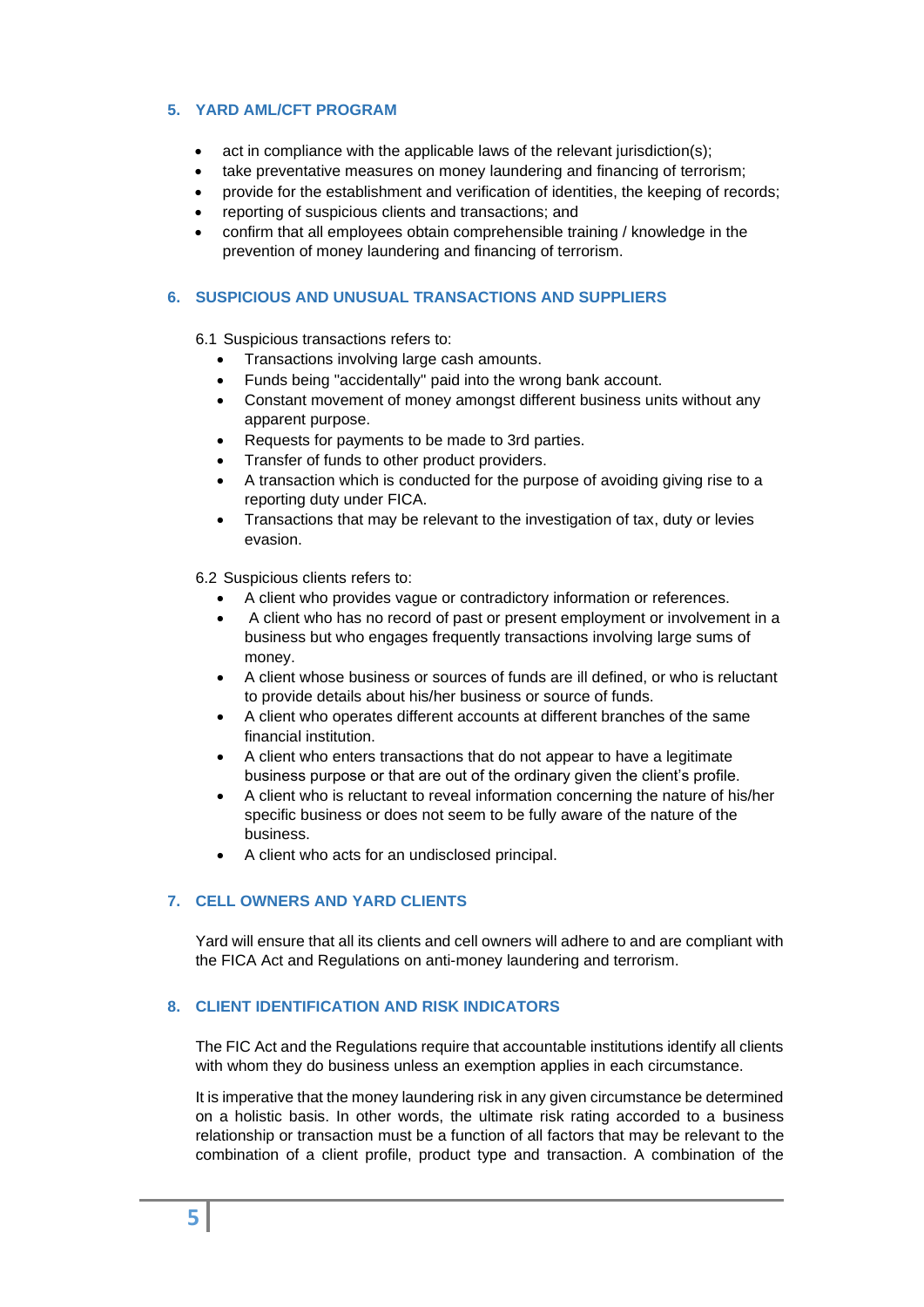following factors may be applied to differentiate between high risk, medium risk and low risk clients:

- product type;
- business activity;

• client attributes, for example, whether the client is on the United Nations list, duration of client relationship with the accountable institution, etc;

- source of funds;
- jurisdiction of client;
- transaction value;
- type of entity.

Before entering a business, relationship or concluding a single transaction with a client, the identification of the client shall be established by obtaining the prescribed information. The identification documents are set out in the annexures attached below.

## <span id="page-5-0"></span>**9. MONITORING AND REPORTING**

The Chief Risk Officer has a responsibility to report suspicious and unusual transactions to the Financial Intelligence Centre on behalf of Yard.

It is the responsibility of management to ensure that:

- All employees can identify suspicious and unusual transactions, and
- Know how to report these transactions;
- Identification and verification of suppliers by applicable employees as required by FICA are complied with;
- Records of the identification and verification documents are kept as required by FICA, by the employees who are required to comply with this requirement;
- Employees receive training to enable them to comply with the legislation and the internal rules applicable to them;
- Internal rules are made available to all employees.

Any employee who knows or ought reasonably to have known or suspected that:

- Yard has received or is about to receive the proceeds of unlawful activities or property that is connected to an offence relating to the financing of terrorist and related activities;
- a transaction to which Yard is party facilitated the transfer of the proceeds of unlawful activities or property connected to an offence relating to the financing of terrorist and related activities; or has no apparent business or lawful purpose; is conducted for the purpose of avoiding giving rise to a reporting duty under this Act; or may be relevant to the investigation of an evasion or attempted evasion of duty to pay any tax;
- the Yard has been used in any way for money laundering purposes or to facilitate the commission of an offence relating to the financing of terrorist and related activities,

The employee must report this by utilising the whistle blowing mechanisms provided and the e-mail address (*tipoff@yardinsurance.co.za*) on the company website.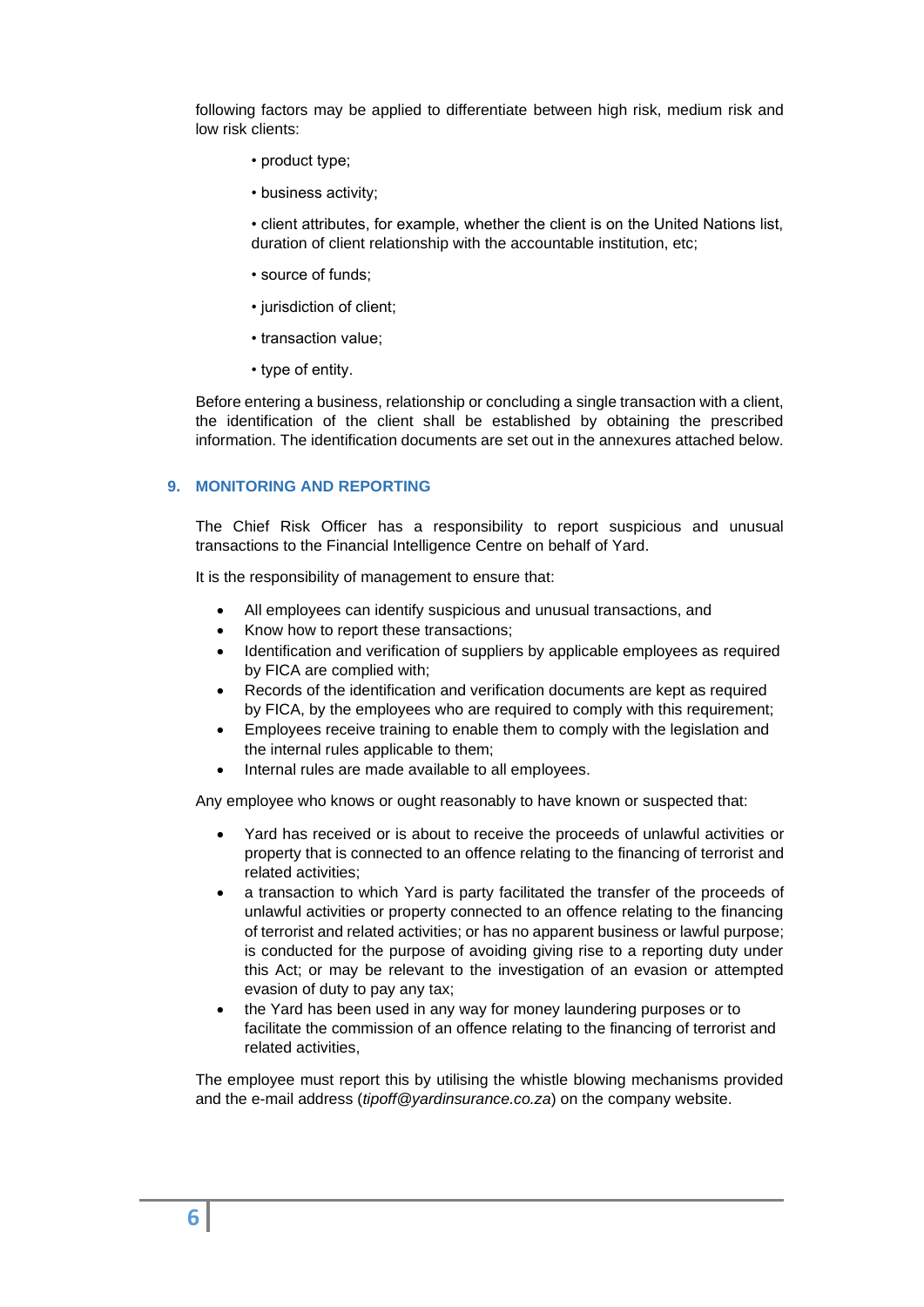This must be done as soon as possible but not later than a period of five days (excluding Saturdays, Sundays, and public holidays). The Chief Risk Officer must forward the report to Senior Management immediately for assessment.

Non-compliance with AML/CFT requirements is a very serious offence and may result in dismissal or contract termination. Failure by any employee or supplier to adhere to any of the requirements and obligations contained herein shall result in disciplinary action being taken against the relevant employee in terms of the labour laws.

#### <span id="page-6-0"></span>**10. RECORD KEEPING**

All information concerning the identity of the client, the verification of identity and the details of the business relationship or transaction must be kept in the prescribed manner. This information must be kept for a period of five years from the date on which the business relationship is terminated, or the transaction is concluded.

## <span id="page-6-1"></span>**11. TRAINING OF EMPLOYEES**

- All existing employees will receive training on AML/CFT at least once a year.
- All new office employees and planners will attend a training session during their induction program.

### <span id="page-6-2"></span>**12. NON-COMPLIANCE**

It must be noted that the criminal and administrative penalties for failure to comply with the obligations of the FIC Act and Regulations are severe, and directors/senior management may be held personally liable.

By not complying with the FIC Act and Regulations issued in terms of the FICA, the Company and employees within the Company can be fined the maximum of R100 million or imprisonment of up to 15 years. The necessary disciplinary action will be taken against any employee found to be in breach of any aspect of the FICA and the guidelines.

### <span id="page-6-3"></span>**13. REVIEW**

This policy document will be reviewed on an annual basis and submitted to the Board for evaluation and amendment, where necessary.